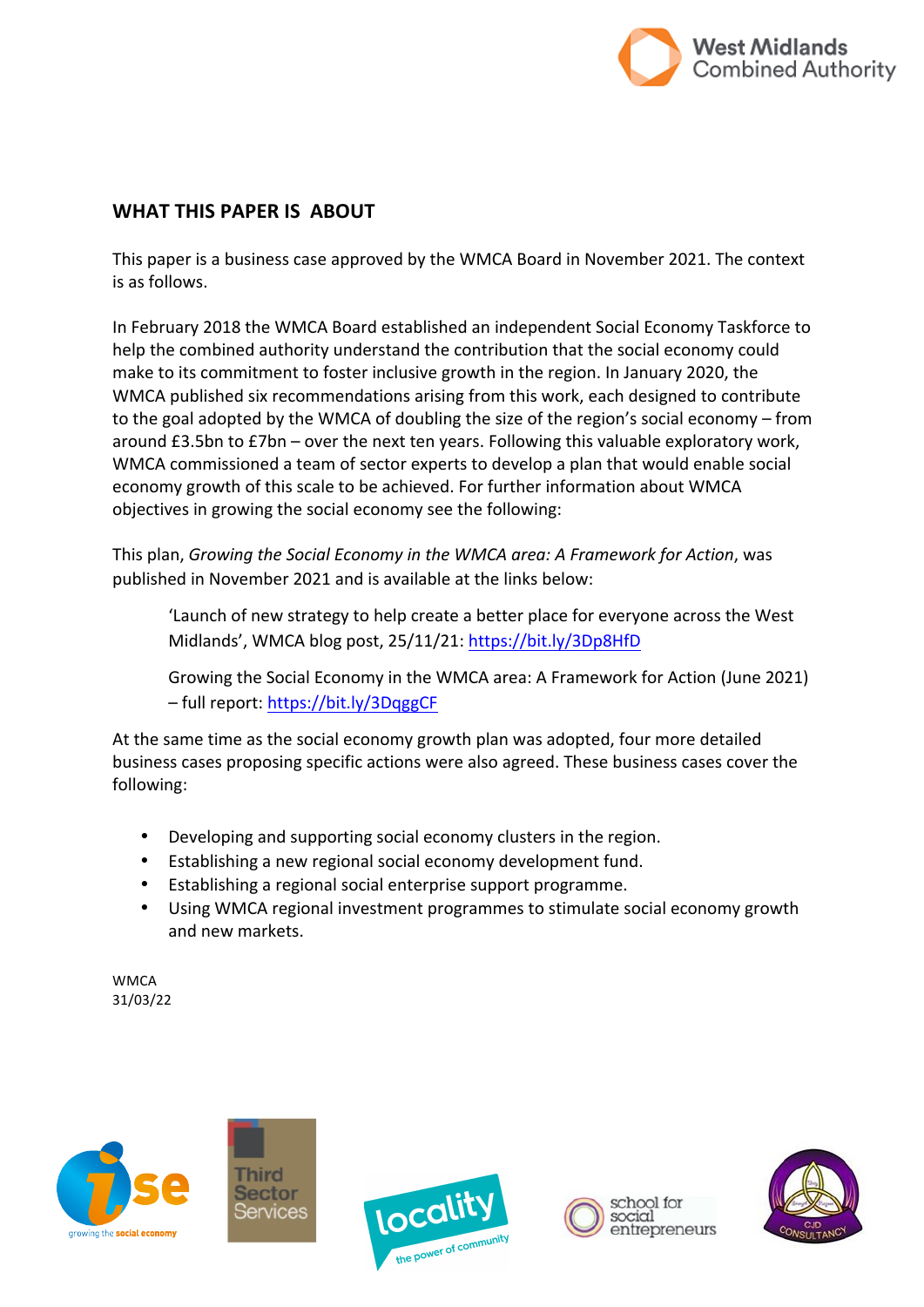# Strategic Outline Case: Developing Social Economy Clusters in the WM Region

## 1. Overall

The strategic rationale for all of the social economy investment is to deliver inclusive growth by investing in people and businesses which put social and environmental outcomes at the heart of what they do.

In February 2018 the WMCA Board established an independent Social Economy Taskforce to help the combined authority understand the contribution that the social economy could make to its commitment to foster inclusive growth in the region, with particular reference to WMCA's role in:

- Strengthening the social economy;
- Helping charities, social enterprises and community businesses to deliver public service outcomes;
- Creating a development plan for areas where public, private, and social sector collaboration can help to meet the region's challenges.

In January 2020, the WMCA published six recommendations arising from this work, each designed to contribute to the goal adopted by the WMCA of doubling the size of the region's social economy over the next ten years.

Interventions designed to create more favourable conditions for the social economy and stimulate its growth are important because:

- Social economy organisations contribute to helping communities be entrepreneurial, and to starting, sustaining and growing organisations and businesses that help people and places to live well. Many operate in and serve the places and communities where health outcomes are poorest.
- Social economy organisations trade in order to fulfil a social mission and in so doing enable people to turn their passion into purpose, and to make a success of it. Many social economy organisations have improved mental health as an aim or have welldocumented mental health benefits.
- Social economy organisations contribute economically, socially and environmentally to local communities and local economies. They enable and encourage volunteering and citizen action, help create local economic and social opportunities and make it easier for people to access amenities and opportunities in their neighbourhoods. Many operate in and serve the most disadvantaged communities where poverty, child poverty, labour market barriers and market failures hold people back.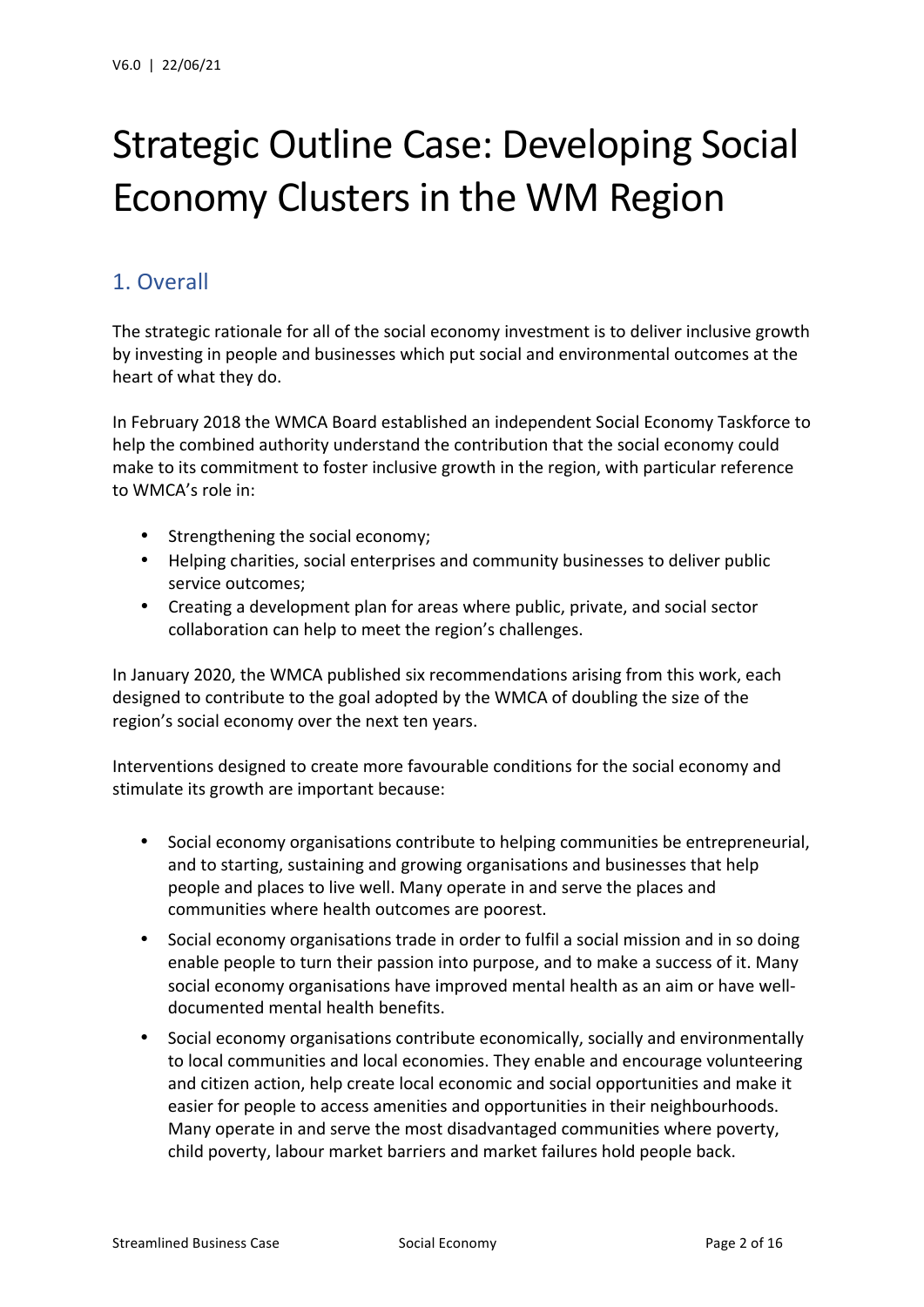• Investment in and support for social economy organisations targets people who are under-represented in the wider economy.

WMCA's commitment to growing the social economy has been given additional impetus by the impact of the global COVID-19 pandemic. The pandemic has had a profound impact on all parts of society and on all communities but its disproportionate impact on the most economically excluded groups – black and ethnic minority communities, people with disabilities, those in low paid and insecure occupations whose work has put them at risk  $$ has revealed deeply entrenched inequalities which have been further exacerbated by the pandemic. The social and economic contribution that the social economy makes to some of the region's poorest neighbourhoods and weakest local economies is now more important than ever, as is its potential to help support inclusive growth and an inclusive recovery.

In addition, the huge array of actions and strategic interventions needed in order for WMCA to meet its climate change obligations<sup>1</sup> also have widespread implications for the social economy and opportunities exist to ensure that maximum linkages exist between the combined authority's #WM2041 net zero goals and the social economy sector. If ways can be found to achieve these linkages the social, economic and environmental benefits will be multiplied because:

- The efforts of social economy organisations, which are already at the forefront of contributing to improved social outcomes, health and wellbeing, and to creating social value and community benefit, will be more closely aligned with the region's net zero goals;
- WMCA will be further utilising organisations that already pursue a social, economic and environmental outcomes and whose other practices and working methods are amongst the least environmentally damaging and most beneficial.

As a consequence of the earlier work undertaken by the WMCA Social Economy Task Force and of the consultancy contract awarded by WMCA in October 2020, the combined authority has agreed that in the first instance a limited number of strategic business cases should be produced which taken together offer specific, achievable interventions that have the potential to make a real difference to the strategic growth and direction of the social economy sector in the region. Four separate but complimentary business cases are being produced. These are:

- **1.** Developing and supporting social economy clusters in the region the subject of this **business case**
- 2. Establishing a new regional social economy development fund.
- 3. Establishing a regional social enterprise support programme.

<u> 1989 - Johann Barn, mars ann an t-Amhain an t-Amhain an t-Amhain an t-Amhain an t-Amhain an t-Amhain an t-Amh</u>

4. Utilising WMCA regional investment programmes to stimulate social economy growth and new markets.

<sup>1</sup> As set out in: *#WM2041 Five Year Plan: Technical Report* and *WMCA Circular Economy Route Map Baseline Analysis*.

the sofial enterprise model; social entrepreneurial skille and mindset); others are aspects of the wider ջարդզո  $<sup>2</sup>$  Some of these building blocks operate at the micro-level (personal confidence; awareness and understanding of</sup>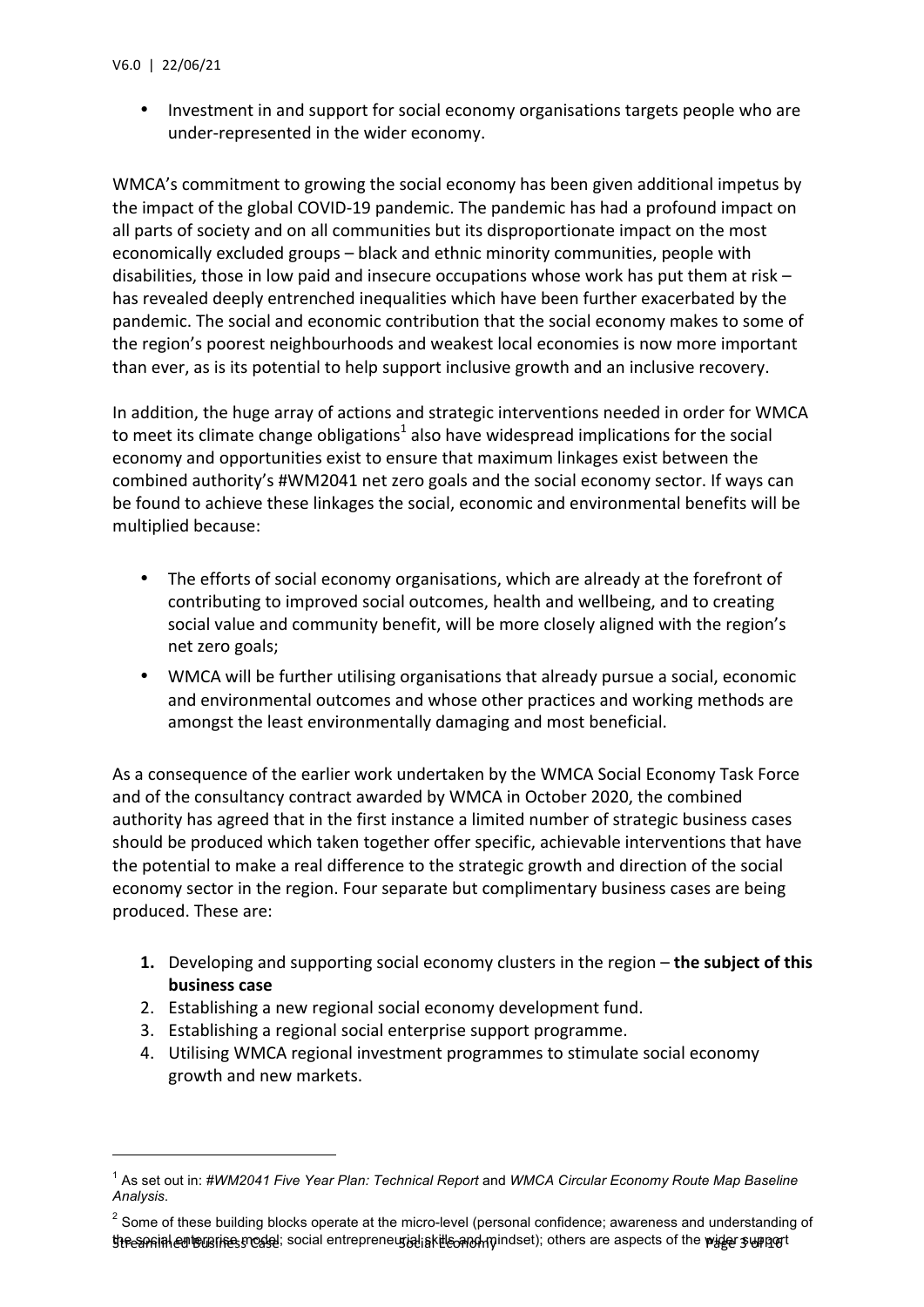$V6.0$  | 22/06/21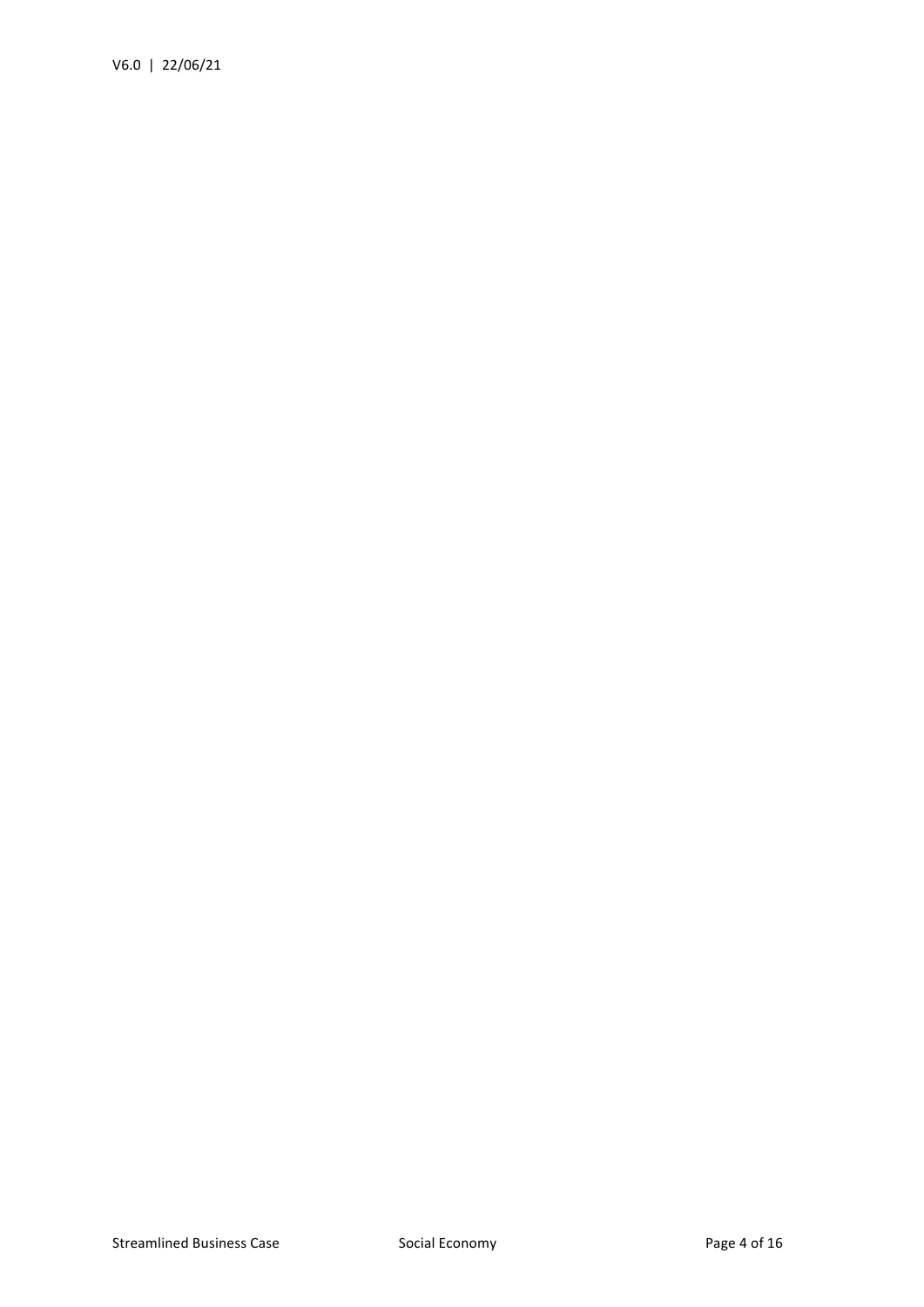# 2. Identifying details

### *2.1 Name of project*

Developing and supporting social economy clusters in the West Midlands region.

The aim of this business case is:

- 1. To identify and pump prime social economy high business growth locations where organisations and individuals can benefit from dedicated support, peer learning, access to market opportunities and access to finance. These locations will have varying local economies and be of differing sizes but will all have the potential to fast grow social economy businesses and will be called social economy clusters.
- 2. To propose a framework of operation for the social economy clusters that can be utilised in any area or location within the WMCA should it meet identified criteria that will enable the social economy cluster to be successful.

### *2.2 Organisations that are accountable for delivering and supporting the project*

Each nominated Cluster will have a lead agency that is responsible for the development of a cluster steering group comprised of key local stakeholders. This steering group will collectively develop a cluster action plan aimed at growing the social economy in that place.

The lead agency will report annually to the lead officer in the WMCA. In addition, there will be a network of clusters where learning will be shared and models of replication encouraged. This will be called the West Midlands Social Enterprise Network. We are aware of a number of social enterprise hubs currently being developed across the region that would benefit from this network to extend and develop their work.

### 2.3 Geographical / digital location(s) of project

We have developed the following criteria for identifying places where potential exists for the formation of Social Enterprise Clusters:

- Evidence of existing social enterprise activity in the area  $-e.g.$  at least 10 VCSEs that can or do form a cluster and are keen to grow.
- Access to dedicated SE business support (i.e. this could be from a CVS-type organisation but should be in addition to whatever local Growth Hub provider offers).
- A lead/anchor organisation that takes on the co-ordination of the development of the social enterprise place. Criteria for this role would include: capacity to take on the development of the cluster, evident commitment to the social economy sector, premises where the cluster can meet, ability and capacity to income generate, some experience of capacity building and be open to community influence.
- Evidence of specific market opportunities that would be ideal for VCSEs to have access to. This was modelled by USE-IT which provides a good example of connecting social economy to large investments as well as stimulating social economy growth.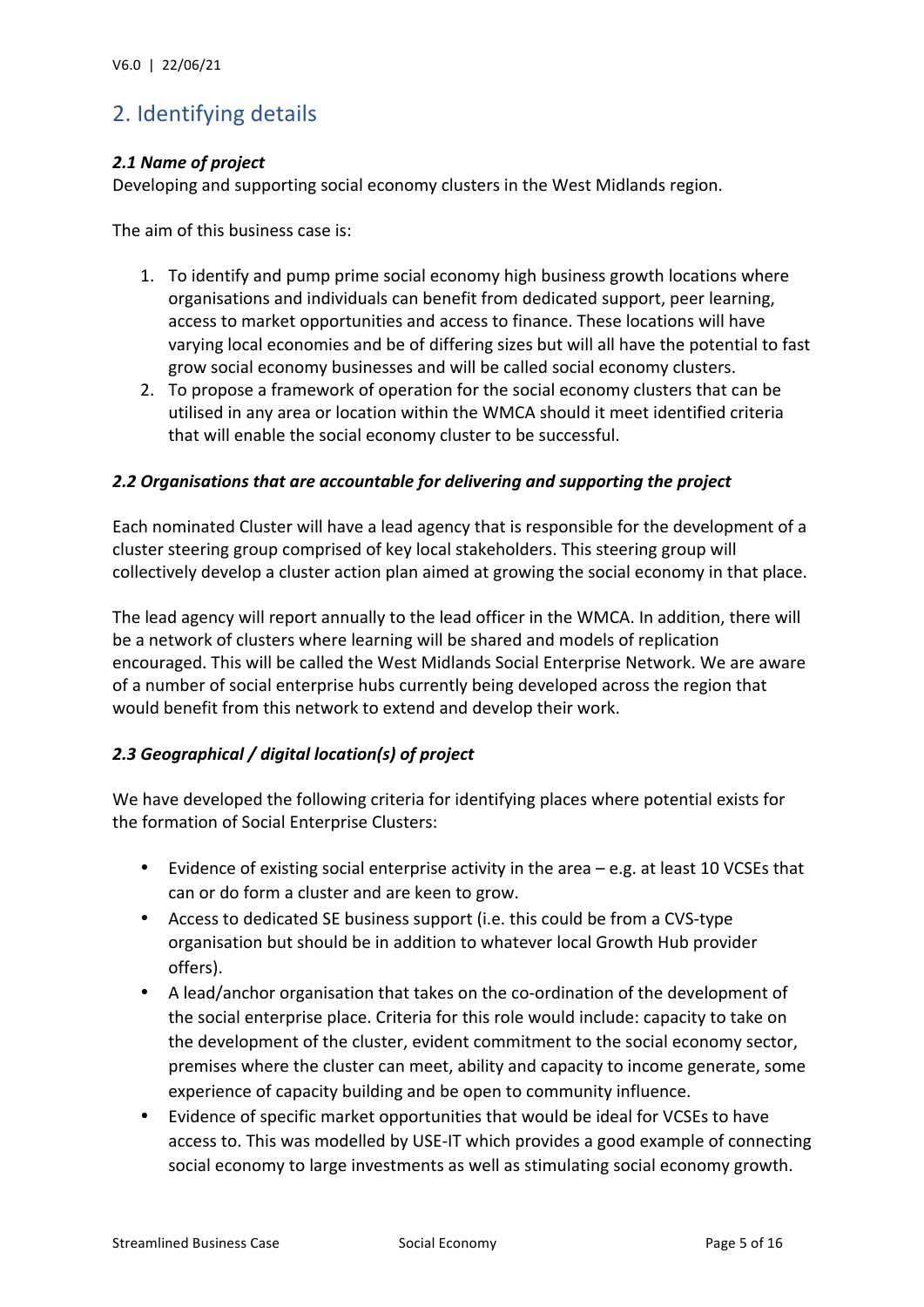• Commitment of local key stakeholders to support the development of the social enterprise cluster. (This could include: local SEs large and small, Local Authority/Borough Council, University, LEP, Private sector, residents, social finance, commissioners etc.)

Based on these criteria we are proposing four locations for the development of social enterprise clusters. However, other locations across the region could be identified and even nominate themselves if they meet the criteria above and have a commitment to placebased social economy development:

| <b>Potential Locations</b>            | <b>Rationale for Inclusion</b>                                                                                                                 |  |  |  |  |
|---------------------------------------|------------------------------------------------------------------------------------------------------------------------------------------------|--|--|--|--|
| Ward End, Birmingham                  | The area is part of the East Birmingham Regeneration Zone which has a                                                                          |  |  |  |  |
|                                       | commitment to social enterprise activity and growth. The Anchor                                                                                |  |  |  |  |
|                                       | Organisation Network supported by CLES is identifying new marketing                                                                            |  |  |  |  |
|                                       | opportunities through procurement. There is existing social enterprise<br>activity; Norton Hall and Dolphin Centre are key stakeholders in the |  |  |  |  |
|                                       | area and could be the lead/anchor organisation to lead the activity.                                                                           |  |  |  |  |
|                                       | iSE, a social enterprise development organisation, has been supporting                                                                         |  |  |  |  |
|                                       | social enterprise development in the area.                                                                                                     |  |  |  |  |
|                                       |                                                                                                                                                |  |  |  |  |
|                                       | The area has some links to the Inclusive Growth Corridor 3 identified by                                                                       |  |  |  |  |
|                                       | WMCA.                                                                                                                                          |  |  |  |  |
|                                       | There is some existing EU funding for the next year to grow social                                                                             |  |  |  |  |
|                                       | economy activity in Ward End.                                                                                                                  |  |  |  |  |
|                                       | This area falls within the geography of 'Birmingham Social Enterprise                                                                          |  |  |  |  |
|                                       | City' (recognised under the SEUK SE places scheme) which provides                                                                              |  |  |  |  |
|                                       | good strategic support. GBSLEP have made a commitment to encourage                                                                             |  |  |  |  |
|                                       | social enterprise business growth.                                                                                                             |  |  |  |  |
| <b>Walsall (St Matthews</b>           | Commitment by Black Country LEP to social enterprise growth. Existing                                                                          |  |  |  |  |
| <b>Quarter/location of Enterprise</b> | social enterprise activity includes: The Vine Trust Group, St Matthews                                                                         |  |  |  |  |
| Zone)                                 | Quarter Forum, European Welfare Association CIC, Nash Dom CIC,<br>Urban Hax. The Vine Trust CEO is also a Board Member of Black                |  |  |  |  |
|                                       | Country LEP.                                                                                                                                   |  |  |  |  |
|                                       |                                                                                                                                                |  |  |  |  |
|                                       | Potential for Urban Hax CIC or The Vine Trust to act as lead/anchor                                                                            |  |  |  |  |
|                                       | organisations for this cluster.                                                                                                                |  |  |  |  |
|                                       |                                                                                                                                                |  |  |  |  |
|                                       | Key stakeholders, including Walsall Council are supportive of the social                                                                       |  |  |  |  |
|                                       | enterprise sector. Lord Wei is also engaged in the social enterprise<br>sector in Walsall.                                                     |  |  |  |  |
|                                       |                                                                                                                                                |  |  |  |  |
|                                       | Key opportunities include: the development of an Enterprise Zone,                                                                              |  |  |  |  |
|                                       | significant regeneration initiatives including the development of St                                                                           |  |  |  |  |
|                                       | Matthews Quarter. Inclusion in WMCA's Town Centre programme and                                                                                |  |  |  |  |
|                                       | Town centre Taskforce.                                                                                                                         |  |  |  |  |
|                                       | Links to Inclusive Growth Corridor 1 identified by WMCA.                                                                                       |  |  |  |  |
| <b>Smethwick</b>                      | Smethwick was part of the original USE-IT! project and would be ideal                                                                          |  |  |  |  |
|                                       | to launch as a social economy cluster therefore benefitting from more                                                                          |  |  |  |  |
|                                       | support to grow its social enterprise activity. The work would build on                                                                        |  |  |  |  |
|                                       | the existing inclusive growth activity in Sandwell and would have                                                                              |  |  |  |  |
|                                       | support from the Black Country LEP. Existing social economy                                                                                    |  |  |  |  |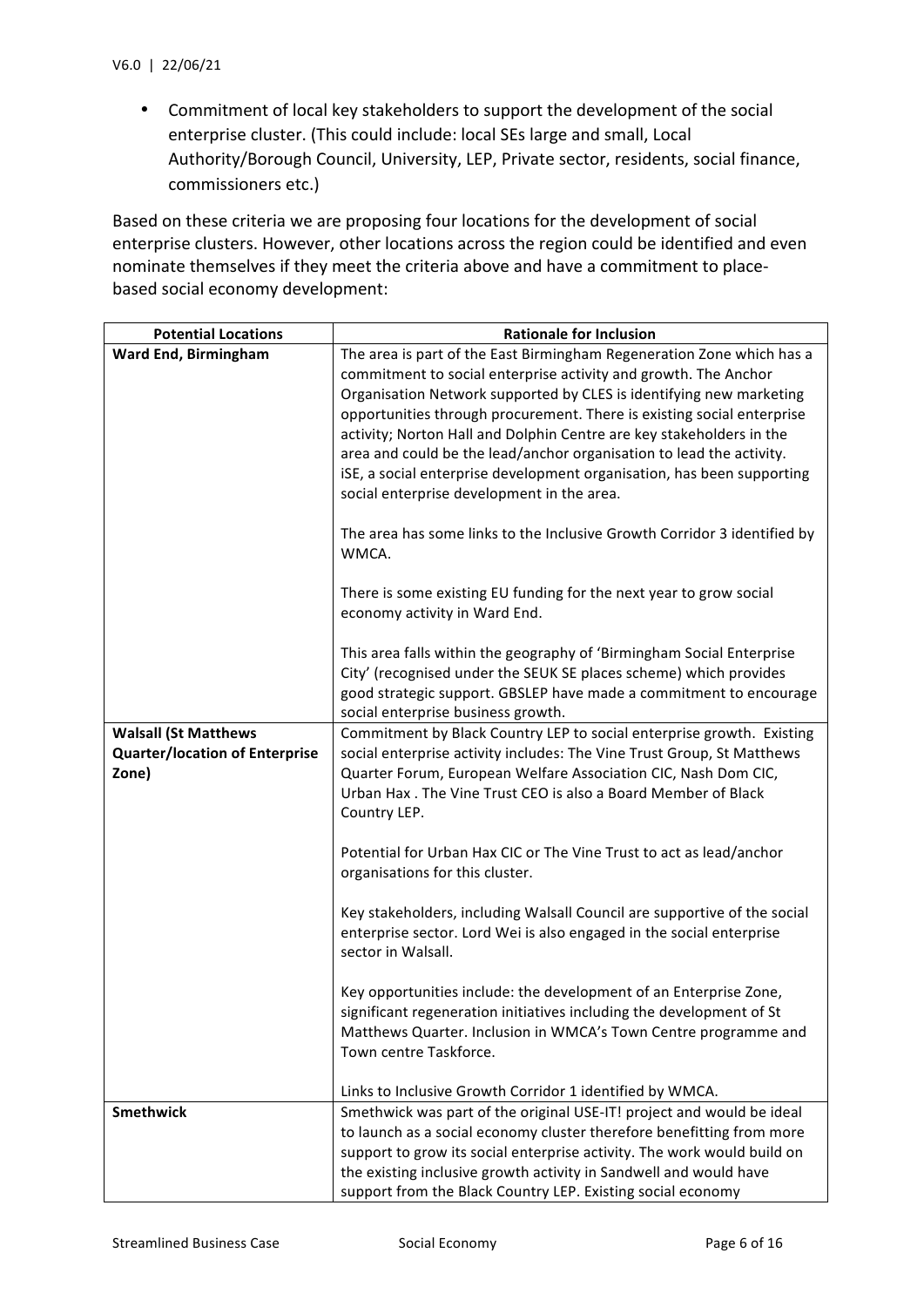|                                                    | organisations include: North Smethwick Community Development<br>Trust, Smethwick CAN, Chance Heritage trust, Sandwell Asian Family<br>Support (SAFS), St Albans Community Association. There is an existing<br>Social Economy Action Plan, developed by local people and<br>organisations, that focuses on growth of the VCSE sector in Smethwick.<br>This location has links to Inclusive Growth Corridor 4 as identified by<br>WMCA.                                                                                                                                                                                                                                                                                                                        |
|----------------------------------------------------|---------------------------------------------------------------------------------------------------------------------------------------------------------------------------------------------------------------------------------------------------------------------------------------------------------------------------------------------------------------------------------------------------------------------------------------------------------------------------------------------------------------------------------------------------------------------------------------------------------------------------------------------------------------------------------------------------------------------------------------------------------------|
| <b>Wolverhampton (City centre</b><br>and environs) | There has been vibrant VCSE activity in Wolverhampton for many years,<br>much of it located in the city centre. Organisations include: Access to<br>Business, All Saints Action Network and Black Country Make CIC. Work<br>is in development to create a Social Enterprise Centre, with a building<br>identified with the support of Wolverhampton Council. There is an<br>active partnership for this work. The recently relocated Ministry of<br>Housing, Communities and Local Government to Wolverhampton will<br>create new business opportunities for VCSE over the next few years, as<br>will the redevelopment of a number of prime sites in the city. There will<br>be opportunities to access supply chain business using the Social Value<br>Act. |
|                                                    | Black Country LEP is committed to social enterprise growth which could<br>assist this potential cluster.                                                                                                                                                                                                                                                                                                                                                                                                                                                                                                                                                                                                                                                      |
|                                                    | There are also links to Inclusive Growth Corridor 1 as identified by<br>WMCA.                                                                                                                                                                                                                                                                                                                                                                                                                                                                                                                                                                                                                                                                                 |

It should be noted that while very initial conversations have taken place with Ward End, Wolverhampton, Sandwell and Walsall to test responses to the concept detailed above, discussions would be required with local stakeholders in order to ensure buy-in in these or any other locations eventually decided on. Social enterprise clusters will need to grow organically and in response to local conditions and opportunities. It is intended that the clusters should reflect local need and circumstances and will therefore differ in style and intention from place to place.

It is also proposed that social economy clusters are developed more broadly across the region (after those listed above) in a staged process, with those places that most closely meet the criteria invested in first (this may be the list highlighted above or other areas that meet the criteria), with learning and development reviews embedded in the development process in order to refine the concept and support learning between the clusters. In areas that might need additional support to meet the criteria this would provide the time to have those discussions, agree commitments and make the connections required.

### 2.4 Location(s) of intended beneficiaries of project

Initially Ward End, central Walsall, Sandwell and central Wolverhampton with the opportunity for other locations to become social economy clusters through finding their own resources but linking to those already established. It is also proposed that supportive links are made with existing social enterprise places within the WMCA.

### *2.5 Estimated costs and indicative funding sources*

Three-year pump-priming funding per location (4) is proposed, as follows: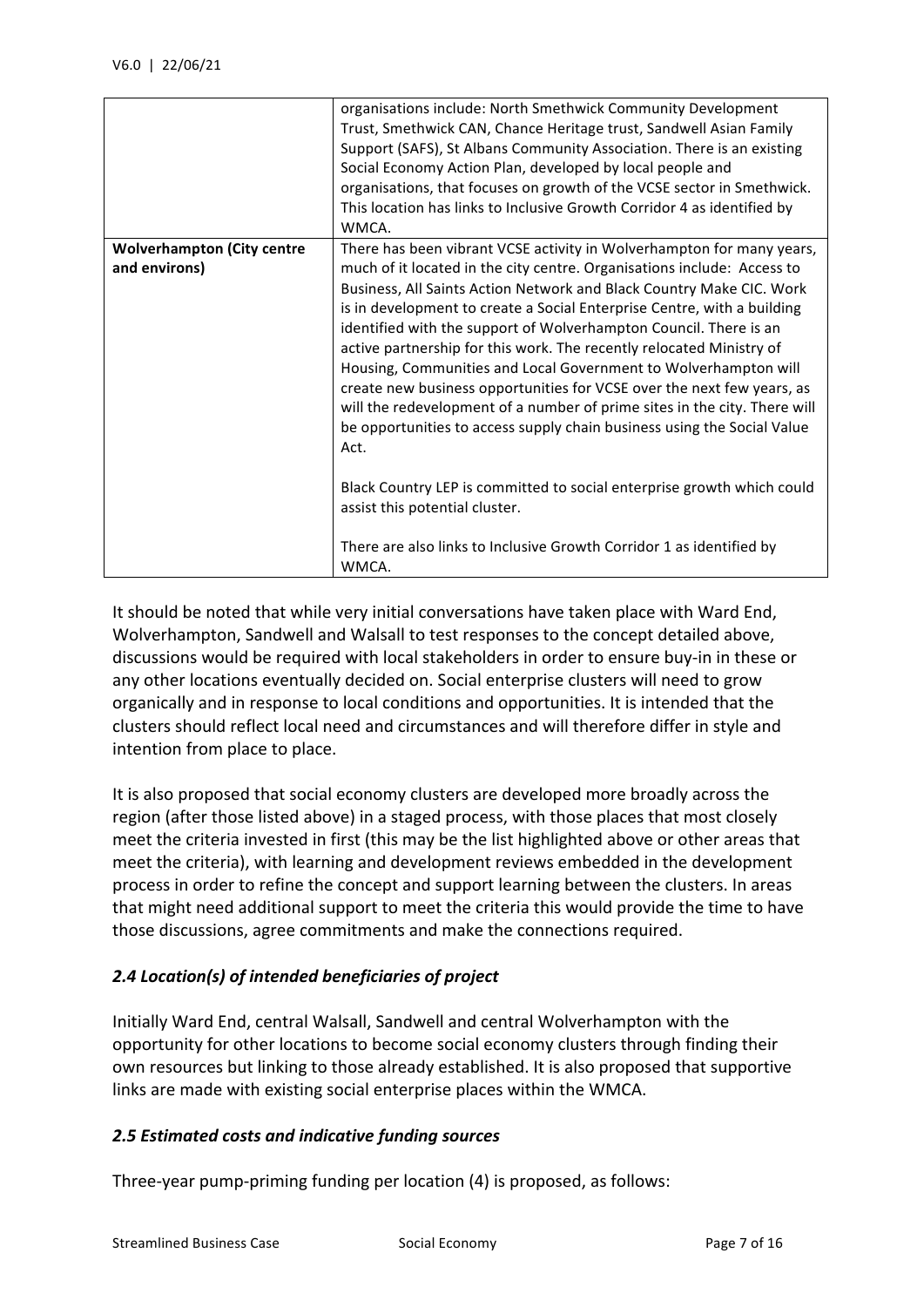| Year   | Amount per<br>locality | <b>Total for 4</b><br><b>localities</b> | <b>Total for 3 years</b> |
|--------|------------------------|-----------------------------------------|--------------------------|
| Year 1 | 20,000                 | 80,000                                  | 240,000                  |
| Year 2 | 10,000                 | 40,000                                  | 120,000                  |
| Year 3 | 5,000                  | 20,000                                  | 60,000                   |
| TOTALS | 35,000                 | 140,000                                 | 420,000                  |

#### **Notes to budget:**

- 1. It is proposed that of the available resources, the lead/anchor organisation in each locality should retail 20% of the allocation to fund its role as co-ordinator/facilitator. Therefore, over the threeyear period each lead organisation would receive a total of £7,000 for co-ordination.
- 2. The balance to be used as an operational budget for activities and development.
- 3. These figures are based on the experience of both the Digbeth Social Enterprise Quarter and Birmingham Social Enterprise City.

There would be an expectation that during the funded pump-priming period and especially beyond this each cluster should be responsible for seeking additional funding to further develop and deliver its action plan. Resources could be sought from grant and regional investment funding. Sources could include: Power to Change, Barrow Cadbury Trust, National Lottery, Shared Prosperity Fund, regeneration funding. (Experience in Birmingham and elsewhere indicates that there is also potential for private sector funding and collaboration through sponsorship, co-branding and partnership.)

Social Enterprise Scotland has identified that it costs £50,000 per year for data collection/impact measurement to enable a fuller understanding of social enterprise growth, impact and development across the region. It would be similarly helpful to understand the impact of place-based social enterprise development in identified clusters in the West Midlands and more generally across the region but for the purposes of this business case these data and analytics costs have **not** been included in the present budget as we understand that WMCA plans to utilise in-house capacity via its Office of Data & Analytics or may commission integrated monitoring and evaluation separately.

### 3. Executive Summary

### *3.1 Brief description of project*

This business case details the criteria for the development of social enterprise clusters in identified localities in the region  $-$  place-focused investment in a local centre where a cluster of social economy organisations and assets form the basis of place resilience and regeneration. 

We would suggest that four clusters are identified based on the criteria outlined above which have been informed by local experience and the Social Enterprise UK (SEUK) 'social enterprise places' scheme. It is not expected that each cluster will take a uniform approach or meet all the criteria in the same way. Nonetheless we consider the criteria a useful way of understanding the elements that foster social enterprise growth in a place. The West Midlands already has three Social Enterprise Places that are recognised under the SEUK scheme: the Digbeth Social Enterprise Quarter (DSEQ), Coventry City and City of Birmingham. In addition, the Black Country LEP recognises a Social Enterprise Zone in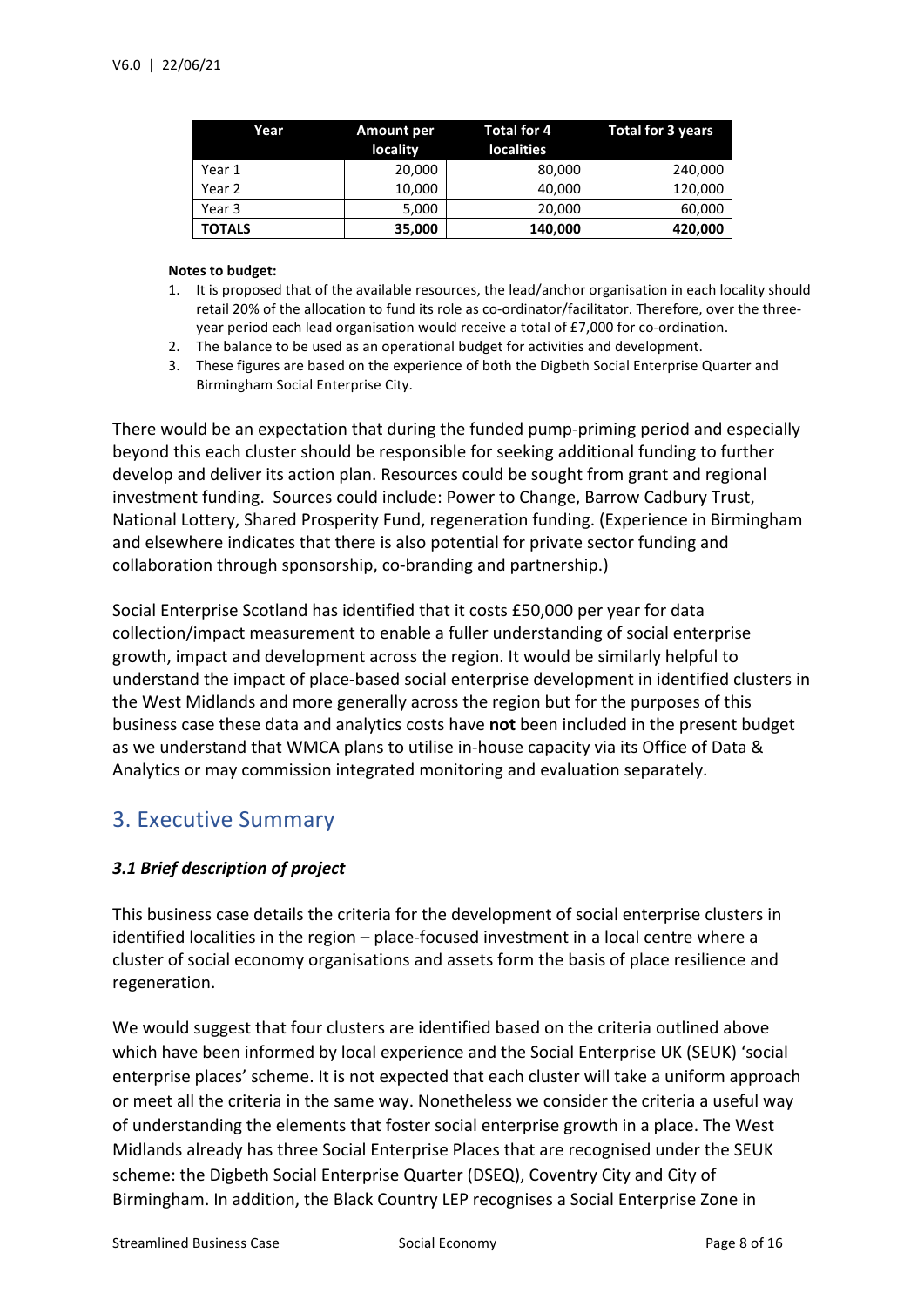Walsall. The USE-IT! Project provides a good example of place based social enterprise development that connects the social economy to large infrastructure investments to stimulate social economy growth. The learning from all these places has been considerable and is reflected in this business case.

We propose that WMCA supports the identification of 4 new localities which will be the focus of social enterprise clusters. These localities will be hot spots for social enterprise and voluntary and community sector development and an environment for accelerated social enterprise business growth.

Each cluster would report annually to WMCA on progress against its action plan and on the growth of the SEs being supported. Social businesses that are part of the DSEQ report an increase in turnover of between 10-20% each year: we suggest that as part of a framework for social enterprise cluster development in the region a growth target of 15% per participating organisation per year should be adopted.

Resources provided by the WMCA would 'pump prime' the social enterprise cluster development with the aim that the cluster become independent after 3 years and that they will share their learning through a sector-led Social Enterprise Cluster Network that reaches across the region (and includes WMCA in its membership).

### **3.2 Rationale for undertaking it**

The benefits offered by 'clustering' have long been recognised in SME support/development and over recent years have similarly become recognised as applying in the social economy too. Existing hot-spots and clusters of social enterprises, such as The Digbeth Social Enterprise Quarter, Birmingham Social Enterprise City, Soho Network [West Birmingham] part of USE-IT! and Walsall SEQ demonstrate the benefits that a place-based approach to social enterprise support and growth can bring in terms of profile, inter-trading, peer support and skills sharing, partnership and collaboration and the development of service or trade sector consortia.

Taking a place based approach enables social enterprises in specific localities where there is an ambition to grow to access intensive support and capitalise on partnership working and peer learning. This Social Enterprise Cluster programme gives the opportunity to focus an ecosystem approach to growing the social economy in the region. This recognises that opportunities in the social economy sector are driven by a complex set of interlocking (and sometimes competing) factors, and that the best chance of growth rests on harnessing these forces and enabling them to work together collaboratively for the benefit of social economy organisations and the communities they serve.<sup>2</sup>

Initiatives for economic development which include the local Industrial Strategy, Inclusive Growth Corridors, COVID19 Recovery Planning, Town Centre regeneration initiatives, often take a place based approach. This work would enable social enterprises to work together to

 $2$  Some of these building blocks operate at the micro-level (personal confidence; awareness and understanding of the social enterprise model; social entrepreneurial skills and mindset); others are aspects of the wider support environment (access to appropriate business advice and support; access to appropriate finance; access to markets); and others are associated with key public policy and other drivers that help create opportunities for the social economy (private sector supply-chain opportunities; public procurement and commissioning; Social Value in procurement and public sector reform).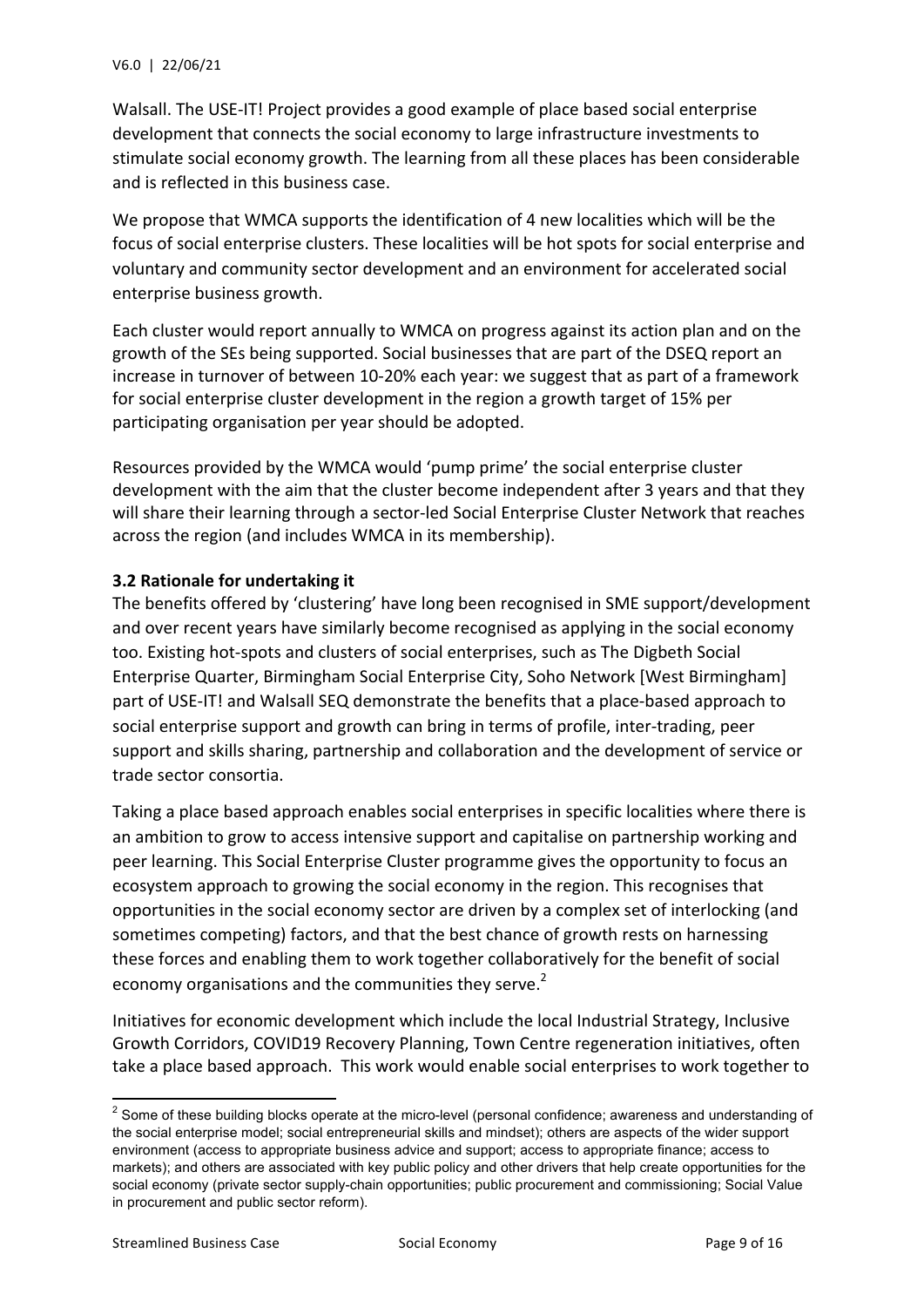provide a further vehicle to deliver smarter, targeted and inclusive solutions that recognise the different challenges currently facing cities, parts of cities, boroughs, towns and rural areas and the residents in those locations.

There are some social enterprise hot spots that occur naturally in the WMCA and these include Digbeth, Stirchley and central Walsall. Research shows that there are key factors which have supported their development. These include: a hub, a development agency or a business support organisation located in the 'place'; opportunities to trade together and provide peer support through a network; access to professional development and skilled people; market opportunities and brokerage; a range of business support and workshops; and most importantly access to sector relevant information and knowledge. The social enterprise cluster development framework proposed here fully reflects that learning and approaches that have been proven to work.

The WM social economy contributes over  $£3.5$  billion to the regional economy while also addressing social, economic and environmental issues. To provide dedicated resources that enable this sector to enhance its growth is very important post COVID19.

This work would be underpinned by VCSE data collection on turnover, employment, sector[s], investment, social value created and impact of 'growth' interventions.

The potential for impact is high as these selected 'places' will provide exemplars for both urban and rural areas in the WMCA area, support inclusive economic development, address the disruption caused by COVID19, embrace digital opportunities and have the potential to make a significant contribution to #WM2041 climate change goals, especially in sectors already identified by WMCA as offering new market opportunities (retrofit, house building, the circular economy). This business case links with and should be seen as integral to the other three social economy business cases being presented.

### 4. Strategic Case

Each identified locality in which a social economy cluster is to be developed will produce an action plan that shows how the social enterprise sector will grow year on year over 10 years by 15% each year. Key building blocks of action plans funded by the pump-priming resources proposed in this business case could include:

- Establishing a development plan that addresses local need and links social enterprises and trading VCOs with wider opportunities and markets locally and across the region.
- Developing an identity for the SE Cluster and raising awareness of social enterprise in the area to encourage other sectors to work with and buy from social enterprises (e.g. Birmingham's Social Enterprise Drive).
- Co-ordinate, deliver and develop a range of support for social enterprises from startup to growth. Connecting the social economy to large investment and anchor institutions like the Local Authority and Hospital Trusts (e.g. 'Use It' project).
- Establishment of a social enterprise hub (physical or virtual) acting as a focal point for social economy expertise and support  $-$  this could be amongst the functions of the lead/facilitating agency.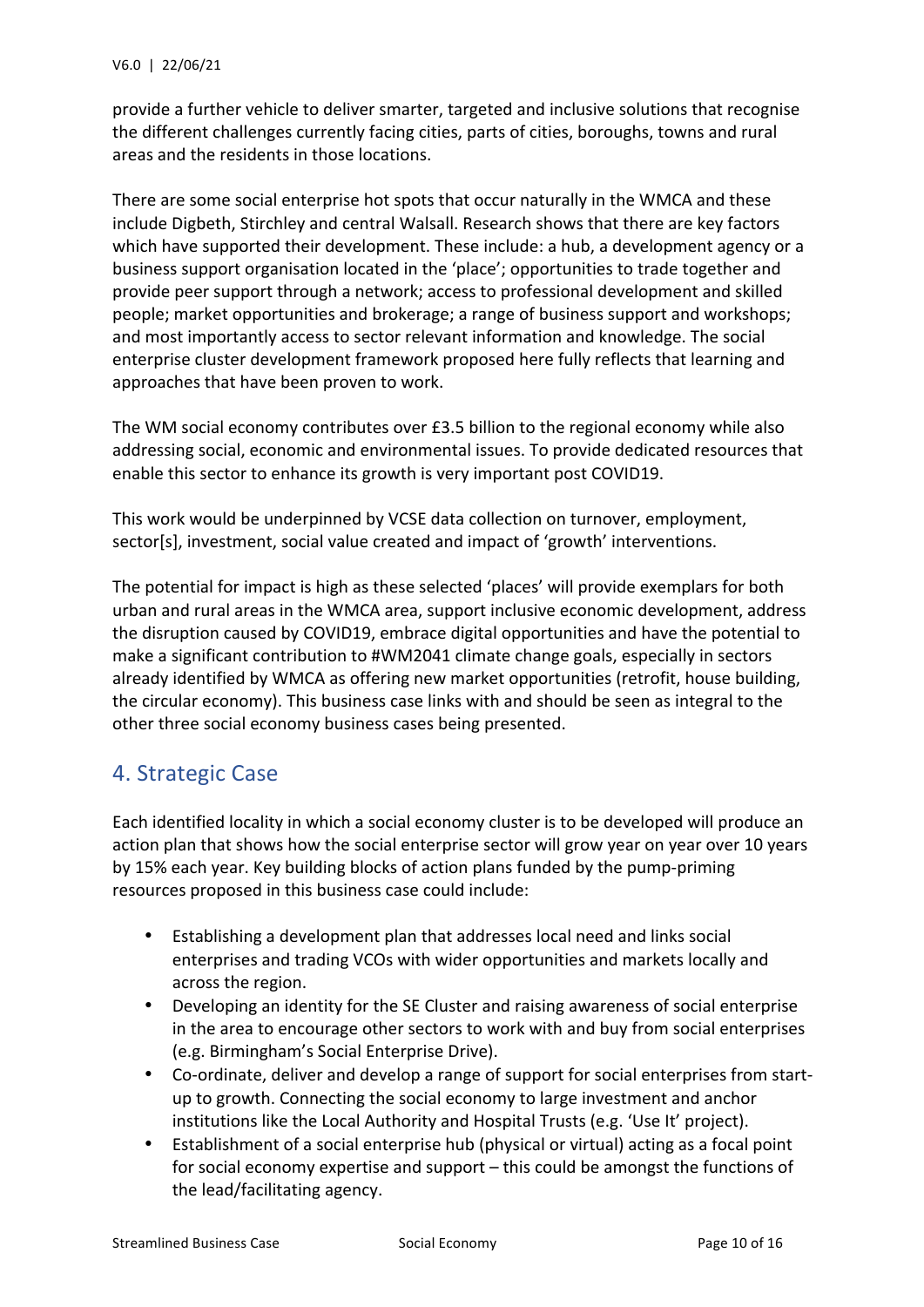- Developing specific projects that improve access to markets  $-$  e.g. improved access to procurement opportunities; raising skills and expertise in social value reporting; consortia working etc.
- Creating links to WMCA strategic opportunities such as Town centre and High Street development plans, housing and health.
- Internal social economy cluster monitoring of its impact.

### 4.1 VCSE role in regional recovery from Covid-19.

Recent research highlights the role of VCSE organisations during the Covid19 pandemic and reports that the sector acted as early responders, co-ordinating local resource and support and supporting the most vulnerable and finding creative ways to keep communities together.<sup>3</sup> As the region has begun to move into recovery there is evidence that VCSEs will be key in supporting a more localised, community-led approach to economic recovery, collaborative service delivery through "power partnerships" and to harnessing the upsurge in community spirit and mutual support.

The pandemic also highlighted and deepened regional inequality and disadvantage. The social economy clusters development programme will directly contribute to COVID19 recovery in the region by:

- 1. Contributing to local and regional economic development that is inclusive and based on delivering economic, social and environmental outcomes.
- 2. Creating access to jobs and skills within the social economy sector, especially for those who are disadvantaged in the conventional labour market.
- 3. Supporting WMCA's environmental and social objectives, addressing issues in communities and helping empower local people to solve problems.
- 4. Investing in the resilience of places, High Streets, change of use of buildings and improvement of community spaces. This is particularly evident where under-utilised buildings and spaces are transferred to community ownership.<sup>4</sup> This will also add economic resilience and diversity to town centre investment.
- 5. Contributing to a greener, fairer recovery.

### *4.2 Strategic linkages*

Because of the key role that social economy organisations play in addressing labour market disadvantage, trading for social purpose and reinvesting surpluses, the economic and social opportunities created via these routes will be more inclusive and will deliver social value and community benefit across the region. Consequently, the programme described here is well-suited to supporting COVID recovery and to ensuring that new and emerging environmental markets are also open to workers seeking to retrain and/or re-enter the labour market. The social economy clusters programme is aligned with:

• COVID Recovery Plan.

<sup>&</sup>lt;sup>3</sup> We Were Built for This, Locality (2020) https://locality.org.uk/policy-campaigns/leading-the-coronavirusrecovery/

community ownership also has the potential to play a huge role in plans for local economic recovery. Community-owned assets contribute an estimated £220million to the economy each year, and bring opportunities for local enterprise, creating more training and job opportunities for local people.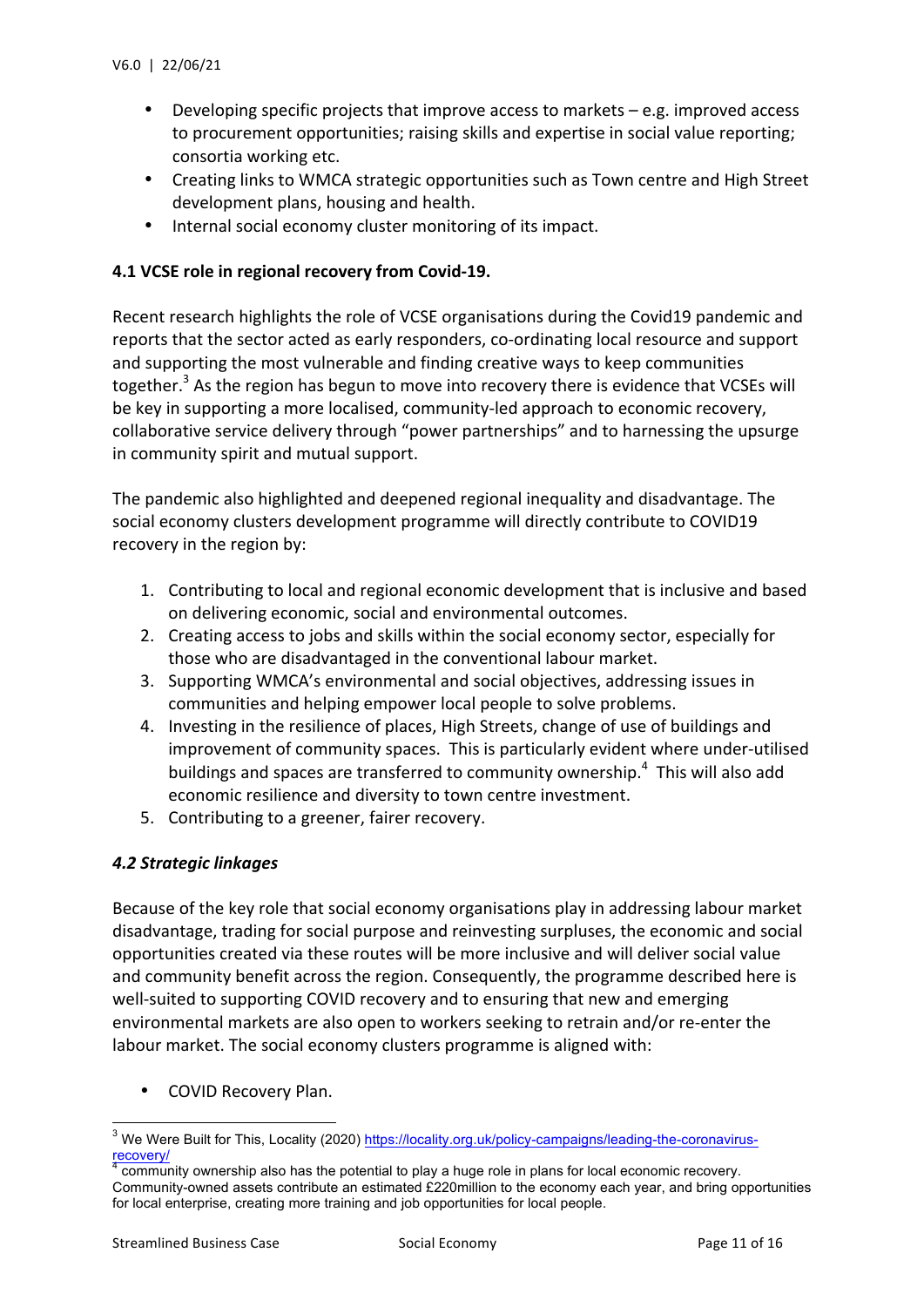- Inclusive Economy and West Midlands Inclusive Growth Framework.
- Strength in Places Fund.
- Town Centre Taskforce and funding.
- Inclusive Growth corridors.
- West Midlands Industrial Strategy.

### *4.3 Who and where will benefit, and via which means?*

In four social economy clusters locally-led social enterprises and trading VCOs will be supported to access new business opportunities, increasing turnover, scale, reach and impact so that they are better able to serve local communities and create employment and social opportunities.

By offering learning, best practice and replicability, the benefits of the project will be both local and region-wide. It will support the growth and expansion of social economy organisations, thus increasing their ability to employ more local people and deliver greater social/community value and, to increase their positive environmental impact. There is potential to align the project with other WMCA objectives such as Inclusive Growth Corridors or existing environmental action/clusters in Wolverhampton, Dudley, Sandwell, Walsall and Birmingham.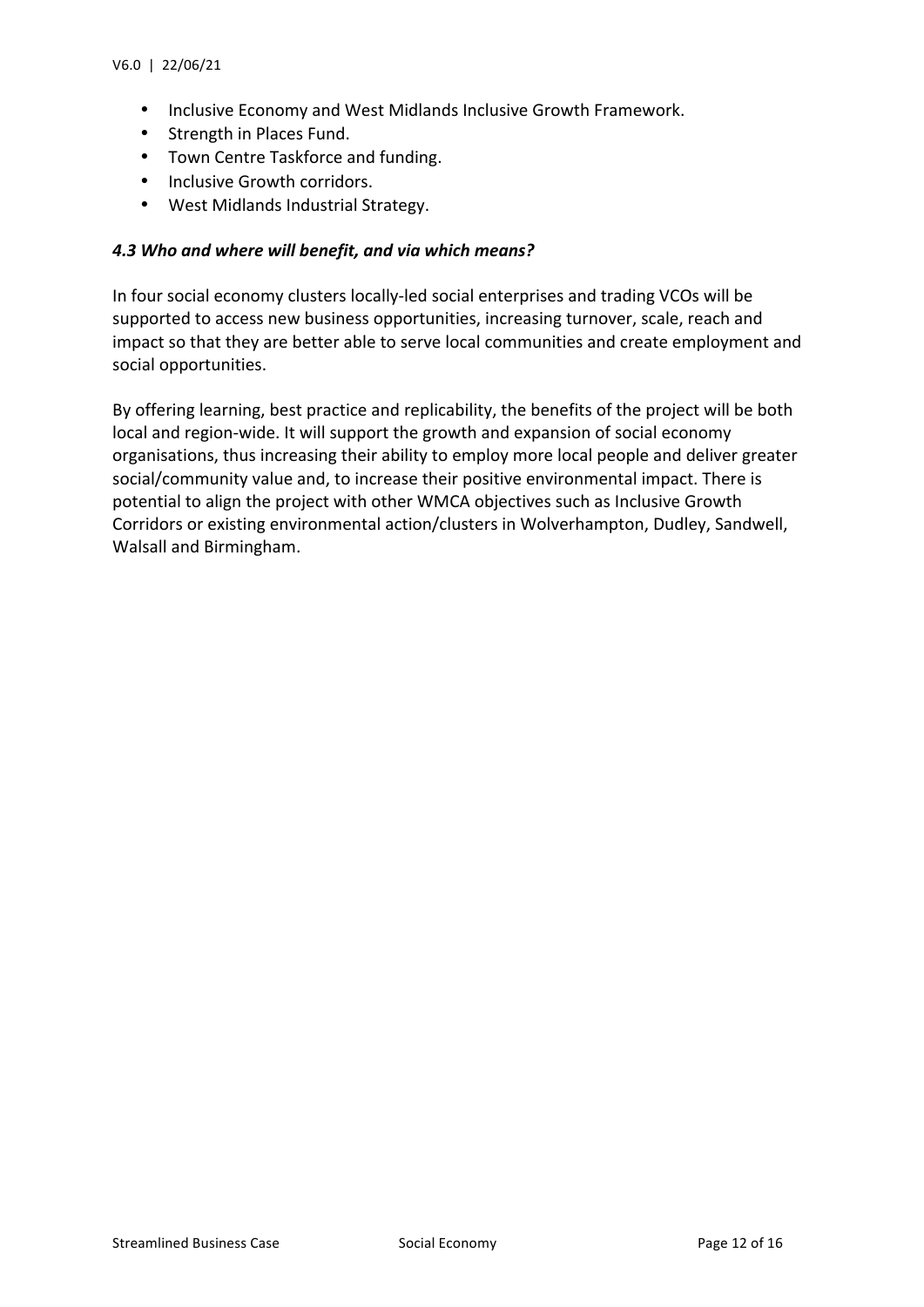| Interventions identified to support social enterprise  | Stakeholder group terms of reference           |  |  |
|--------------------------------------------------------|------------------------------------------------|--|--|
| are not delivered in place e.g., funding, regeneration | established to address this and to work        |  |  |
| initiatives                                            | collaboratively.                               |  |  |
| Lead organisation not resourced                        | The role of coordinating function of lead      |  |  |
|                                                        | organisation is written into funding           |  |  |
|                                                        | bids/business case. Relationship building with |  |  |
|                                                        | key stakeholders.                              |  |  |
| Local Authority/Key Stakeholders not engaged           | The criteria for a VCSE Social Economy Cluster |  |  |
|                                                        | explains the importance and support required   |  |  |
|                                                        | of key stakeholders and will be further        |  |  |
|                                                        | ameliorated by more meaningful discussion      |  |  |
|                                                        | with partners in each of the cluster areas.    |  |  |
|                                                        | Promotion and communication of the impact      |  |  |
|                                                        | that a strong VCSE sector can have on local    |  |  |
|                                                        | economies therefore important to Local         |  |  |
|                                                        | Authorities and key stakeholders.              |  |  |
| Growth interventions are unsuccessful and the VCSE     | Adjustments made to the growth support         |  |  |
| sector fails to grow its turnover.                     | programmes and improved selection of           |  |  |
|                                                        | organisations likely to succeed.               |  |  |
| VCSE are unable to meet the necessary criteria to      | Work closely with public procurement           |  |  |
| deliver public sector contracts.                       | officers to ensure all programme support is    |  |  |
|                                                        | effective.                                     |  |  |
| VCSE will not provide data                             | Communicate the business value of providing    |  |  |
|                                                        | data to ultimately support the growth of the   |  |  |
|                                                        | VCSE sector.                                   |  |  |

### *4.4 Key risks and associated mitigations*

### 5. Economic Case

### **5.1 Project Delivery**

Identify clusters with the support of WMCA, LAs, local VCSEs and other key stakeholders. Identify lead agency responsible for leading and enabling a group of representative key stakeholders (SEs, LA, Universities, health, residents etc) to form a steering group. Identify responsible individual/team. 

Form network of place based organisations with the purpose of identifying 'fast track' organisations for growth, supporting peer to peer support, providing information on business opportunities, and supporting consortia development. Most importantly this group will provide local information on their needs as businesses. 

Establish links with non-trading VCSE in the area as the relationships between trading and non-trading VCSEs are mutually reinforcing.

Steering group to prepare an action plan (based on local VCSE needs) detailing how they will grow the VCSEs in their 'place'. Plan to be agreed by the broader stakeholder group. Plan to clearly identify the links to the other WMCA VCSE growth business cases.

Social Economy clusters 'lead' to identify if they need additional stakeholders to support the delivery of their action plan e.g. local LEP.

Work with data collection agency to undertake a baseline mapping of each 'place'.

Each place to be part of a 'peer learning network' to share learning and provide support with one another. 

Each place to have a delivery programme for VCSEs at all stages of their business to include start up as well as growth to encourage the 'hot spot' itself grow and create new businesses that can access the emerging opportunities.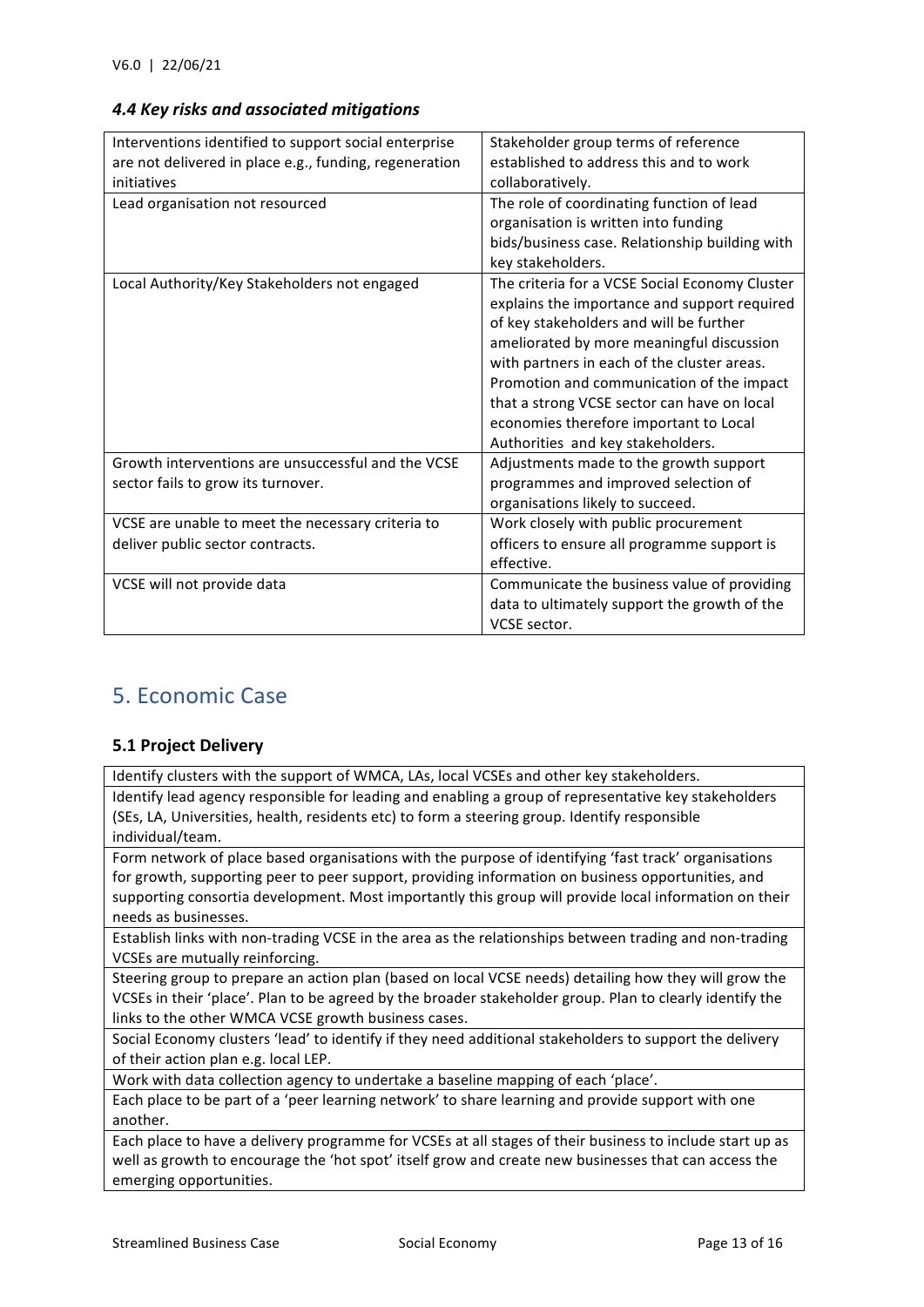Develop procurement brokerage service and approach. Identify where the emerging opportunities are across all sectors public, private and third sector.

Provide workshops and direct support to create new consortia as business opportunities emerge. Measure impact of these activities annually.

#### **Outputs**

- 1. Create 4 social enterprise clusters across the WMCA area that cluster and grow 50 VCSE organisations in each locality over 3 years, using dedicated interventions to stimulate innovation and growth and aiming for year-on-year growth of 15%.
- 2. To enable and create a 'hub' as the focal point in each of the four social enterprise clusters, these hubs helping provide access to:
	- Market opportunities.
	- Access to innovation processes, universities, creatives and other potential partners.
	- Product and service development.
	- Brokerage to public and private sector.
	- Growth programmes, technical support, finance.
- 3. To facilitate the engagement with key WMCA strategic programmes, regional procurement opportunities that enable 15% growth of social economy organisations in each cluster.
- 4. To refer at least 3 cluster participants (from each cluster) to the proposed Social Economy Growth Accelerator programme.
- 5. To refer at least 2 cluster participants (from each cluster) to the proposed WMCA Social Economy Development Fund.
- 6. To maximise opportunities available through public sector procurement and support direct brokerage to opportunities worth £1,000,000 across the 4 clusters.

### 6. Financial Case

The three-year pump-priming funding per location  $(4)$  will cost a total of £420,000 over the three-year period, as shown below: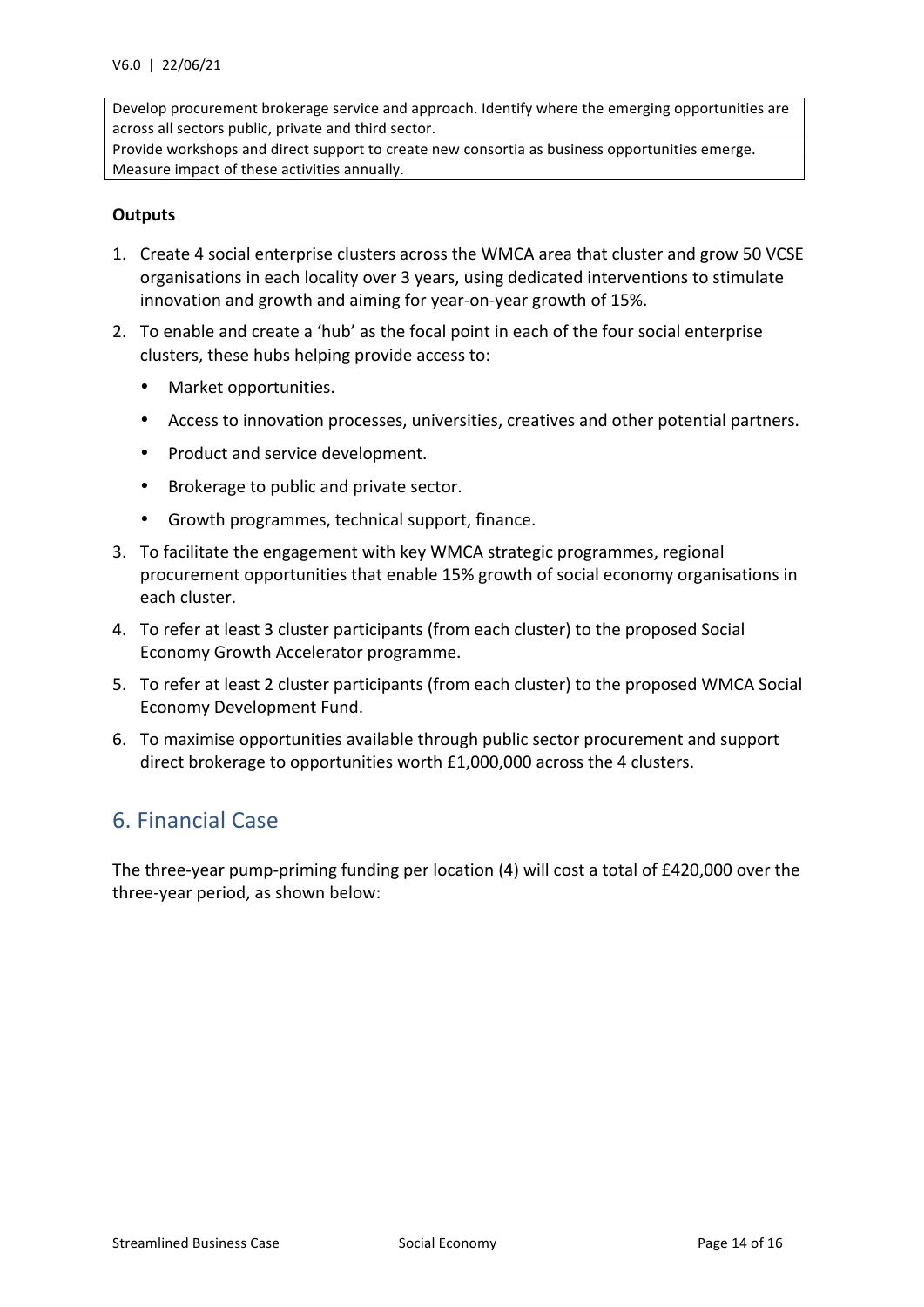| Year          | Amount per<br>locality | <b>Total for 4</b><br><b>localities</b> | <b>Total for 3 years</b> |
|---------------|------------------------|-----------------------------------------|--------------------------|
| Year 1        | 20,000                 | 80,000                                  | 240,000                  |
| Year 2        | 10,000                 | 40,000                                  | 120,000                  |
| Year 3        | 5,000                  | 20,000                                  | 60,000                   |
| <b>TOTALS</b> | 35,000                 | 140,000                                 | 420,000                  |

#### **Notes to budget:**

- 4. It is proposed that of the available resources, the lead/anchor organisation in each locality should retain 20% of the allocation to fund its role as co-ordinator/facilitator. Therefore, over the threeyear period each lead organisation would receive a total of £7,000 for co-ordination.
- 5. The balance to be used as an operational budget for activities and development.
- 6. These figures are based on the experience of both the Digbeth Social Enterprise Quarter and Birmingham Social Enterprise City and rely on in kind support from key stakeholders.

This is in line with the level of resourcing that cluster development has cost elsewhere. It has the potential to unlock additional funding from other sources and will also increase the impact and community benefit that social economy organisations are able to deliver  $$ especially in West Midlands localities where there is significant potential for growth but the sector is historically underdeveloped.

It should be noted that this current budget does **not** include data and analytics costs as it is assumed that WMCA will be able to accommodate this requirement via its Office for Data and Analytics (possibly with the support of academic partners).

### 7. Management Case

Each cluster will have a lead agency that is responsible for the development of a cluster steering group comprised of key local stakeholders. This steering group will collectively develop a cluster action plan aimed at growing the social economy in that place. The lead agency will report annually to the lead officer in the WMCA. In addition, there will be a network of clusters to enable learning and good practice to be shared and encourage the formation and replication of models that can be applied elsewhere in the region. A number of localities are considering the formation of social enterprise hubs and they too would benefit from this proposed network e.g., Dudley and Wolverhampton.

#### *7.1 What will monitoring and evaluation look like?*

It is proposed that WMCA Officers will work with the WMCA Office for Data and Analytics to develop a data collection and reporting framework [or that this is a separate piece of work commissioned by WMCA], that would enable tracking against the following KPIs:

- Baseline data collection for each identified cluster/locality.
- Turnover growth per annum.
- Employee growth per annum.
- New products/services developed.
- New markets.
- Social value created. This would require an agreed approach and methodology but could include: